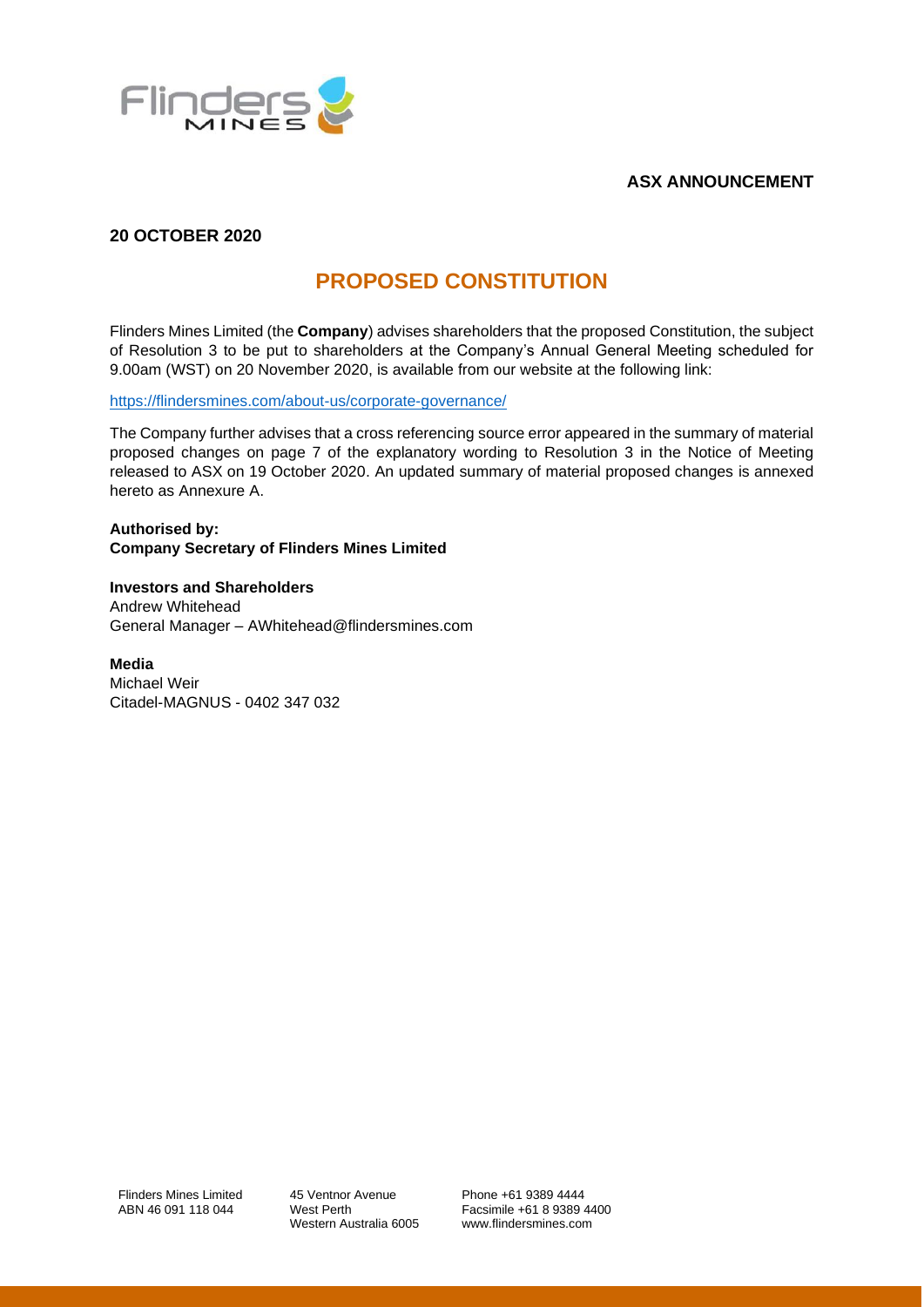# **ANNEXURE A**

## **Summary of material proposed changes**

A summary of material provisions of the Constitution is set out below. This summary is not exhaustive nor does it constitute a definitive statement of the rights and liabilities of Shareholders.

# Voting at a general meeting

At a general meeting of the Company, subject to any rights or restrictions attaching to any class of Shares, every Shareholder present in person or by proxy, representative or attorney has one vote on a show of hands and, on a poll, one vote for each fully paid Share held and a fraction of a vote for each partly paid Share held equivalent to the proportion which the amount paid (not credited) is of the total amounts paid and payable.

# Meetings of members

Each Shareholder is entitled to receive notice of, attend and vote at, general meetings of the Company and to receive all notices and other documents required to be sent to Shareholders under the Constitution, the Corporations Act and the ASX Listing Rules.

# **Dividends**

The Board may resolve to pay dividends to Shareholders and fix the amount of the dividend, the time for determining entitlements to the dividend and the timing and method of payment. For further information in respect of the Company's proposed dividend policy, see Sections 89 to 100.

#### Transfer of Shares

Subject to the Constitution, Shares may be transferred by a proper transfer effected in accordance with the ASX Settlement Operating Rules, by a written instrument of transfer which complies with the Constitution or any other form approved by the Directors. The Company may participate in any computerised or electronic system for market settlement, securities transfer and registration conducted in accordance with the Corporations Act, the ASX Listing Rules or the ASX Settlement Operating Rules, or corresponding laws or financial market rules in any other country.

The Board may refuse to register a transfer of Shares where permitted to do so under the Corporations Act, the ASX Listing Rules or the ASX Settlement Operating Rules. The Board must refuse to register a transfer of Shares when required to by the Corporations Act, the ASX Listing Rules or the ASX Settlement Operating Rules.

#### Issue of further shares

Subject to the Corporations Act, the ASX Listing Rules, the Constitution and the ASX Settlement Operating Rules, the Directors may issue, or grant options in respect of, or otherwise dispose of further shares on such terms and conditions as the Directors resolve.

#### Winding up

Without prejudice to the rights of the holders of Shares issued on special terms and conditions, if the Company is wound up, the liquidator may, with the sanction of a special resolution of the Company, divide among the Shareholders in kind all or any of the Company's assets and for that purpose, determine how it will carry out the division between the different classes of Shareholders, but may not require a Shareholder to accept any Shares or other securities in respect of which there is any liability.

#### Non-marketable parcels

Subject to the Corporations Act, the ASX Listing Rules and the ASX Settlement Operating Rules, the Company may sell the Shares of one or more Shareholders who hold less than a marketable parcel of Shares (unless the Shareholder has notified the Company in writing before a specified date that they wish to retain their Shares).

### Share buy-backs

Subject to the Corporations Act and the ASX Listing Rules, the Company may buy back Shares on terms and at times determined by the Board.

#### Variation of class rights

Subject to the Corporations Act and the terms of issue of a class of shares, the rights attaching to any class of shares in the Company may be varied or cancelled:

with the consent in writing of the holders of three-quarters of the issued shares included in that class; or